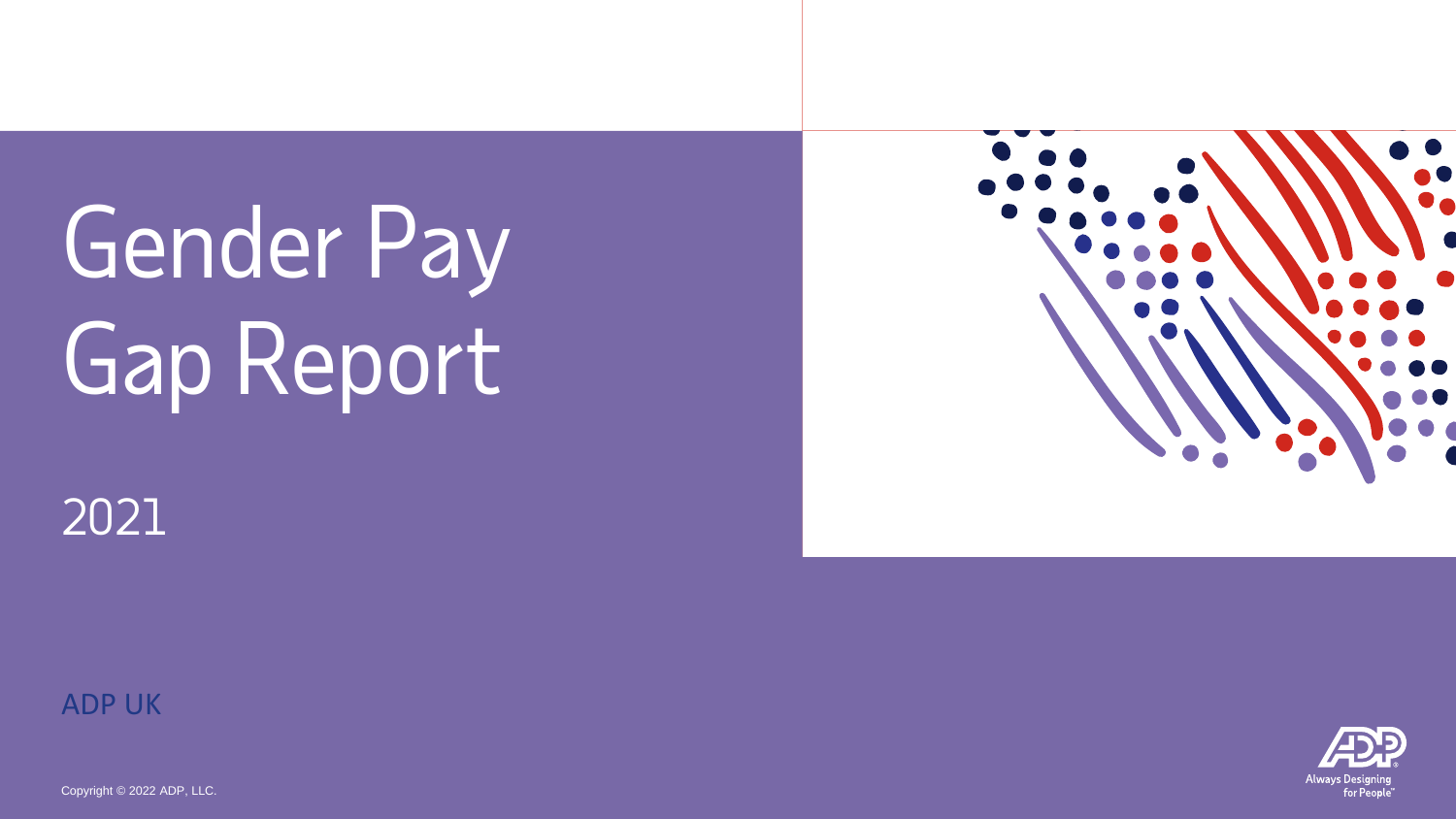## 2021 Gender Pay Gap Results





Our median pay gap increased by 5.7% and the mean pay gap by 3.8%. A significant factor in the changes in both the median and mean pay gaps was a one off payment of £808.34 to all employees made in April 2020. This was made to support employees at the start of the Covid pandemic. Without this payment, our median pay gap would have increased by 0.4% and our mean pay gap decreased by 0.4%. Our median bonus gap decreased by 12.1% and the mean bonus gap by 10.3% compared to 2020. We recognise that our gender pay gap results are largely driven by the higher proportion of male employees in sales, technology and senior executive roles. ADP is focused on improving female representation in these areas. We firmly believe that these gaps do not indicate pay inequity between male and female employees.

#### **Lorna Wake, Chief Financial Officer - UK**

Despite the continued challenges facing all of us from the global pandemic, I am pleased that at ADP we have continued to focus on closing the gender pay gap. Our commitment to addressing the gender pay gap is a reflection of the importance we attach to diversity and inclusion in order that ADP reflects the society which we operate in and serve. Our business resource groups and the newly formed UK & Ireland Inclusion & Diversity Team ensure the interests of diverse groups are represented and provide an invaluable source of innovation, inspiration and education to all of us across ADP. Across the organisation we are working hard to continue to increase the proportion of women in executive positions, sales and technology. I believe that ADP should not solve the challenge simply by hiring from other companies but by developing and creating career paths for our associates into these roles. Finally, we regularly and carefully assess the engagement of our associates and that tells us that women at ADP feel the company and its culture respects them, treats them fairly and provides them with career opportunities. As required by the regulation, I confirm the data reported is accurate.

Xhare

#### Lorna Wake

Copyright © 2022 ADP, LLC.



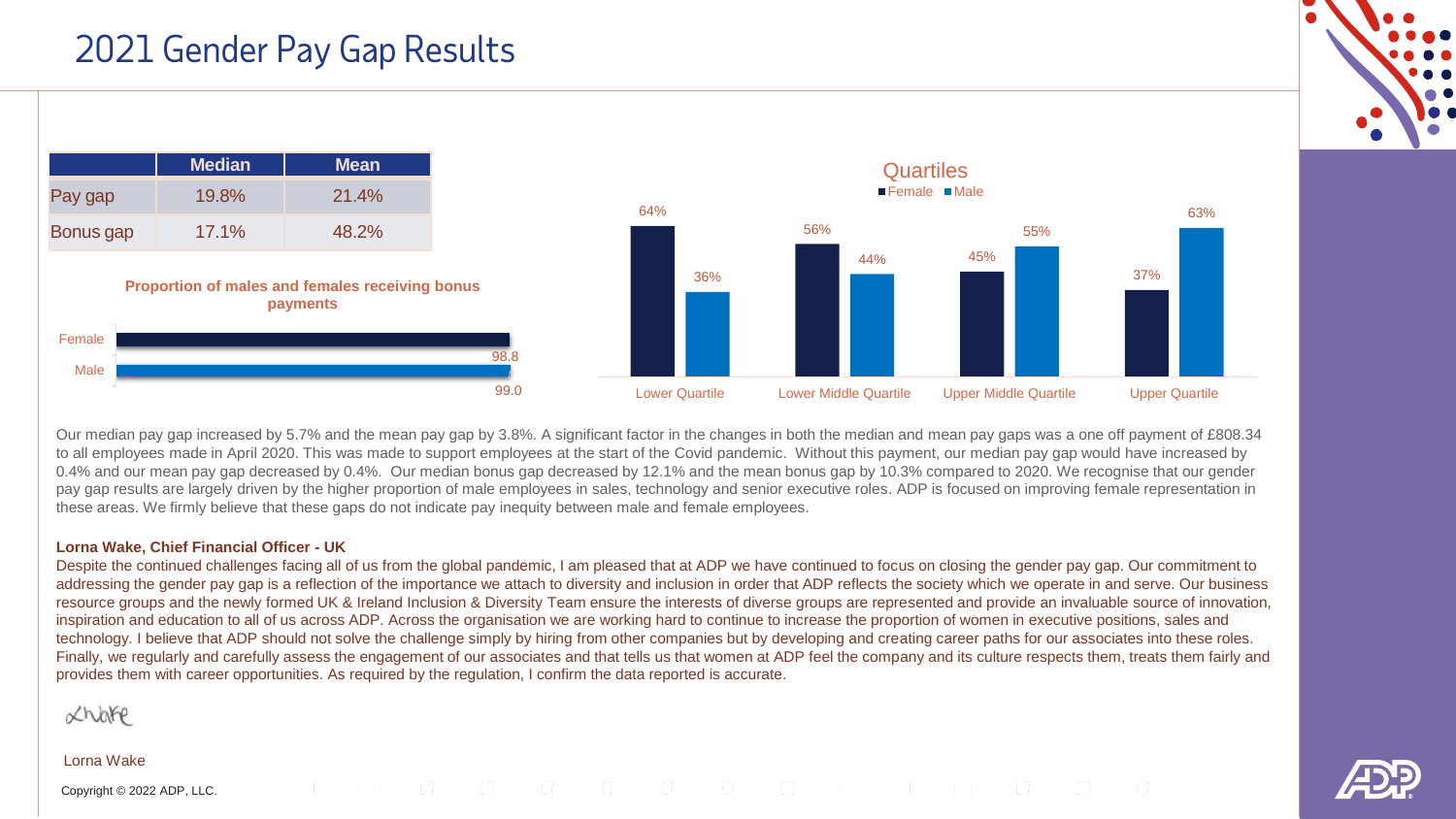## Key Metrics